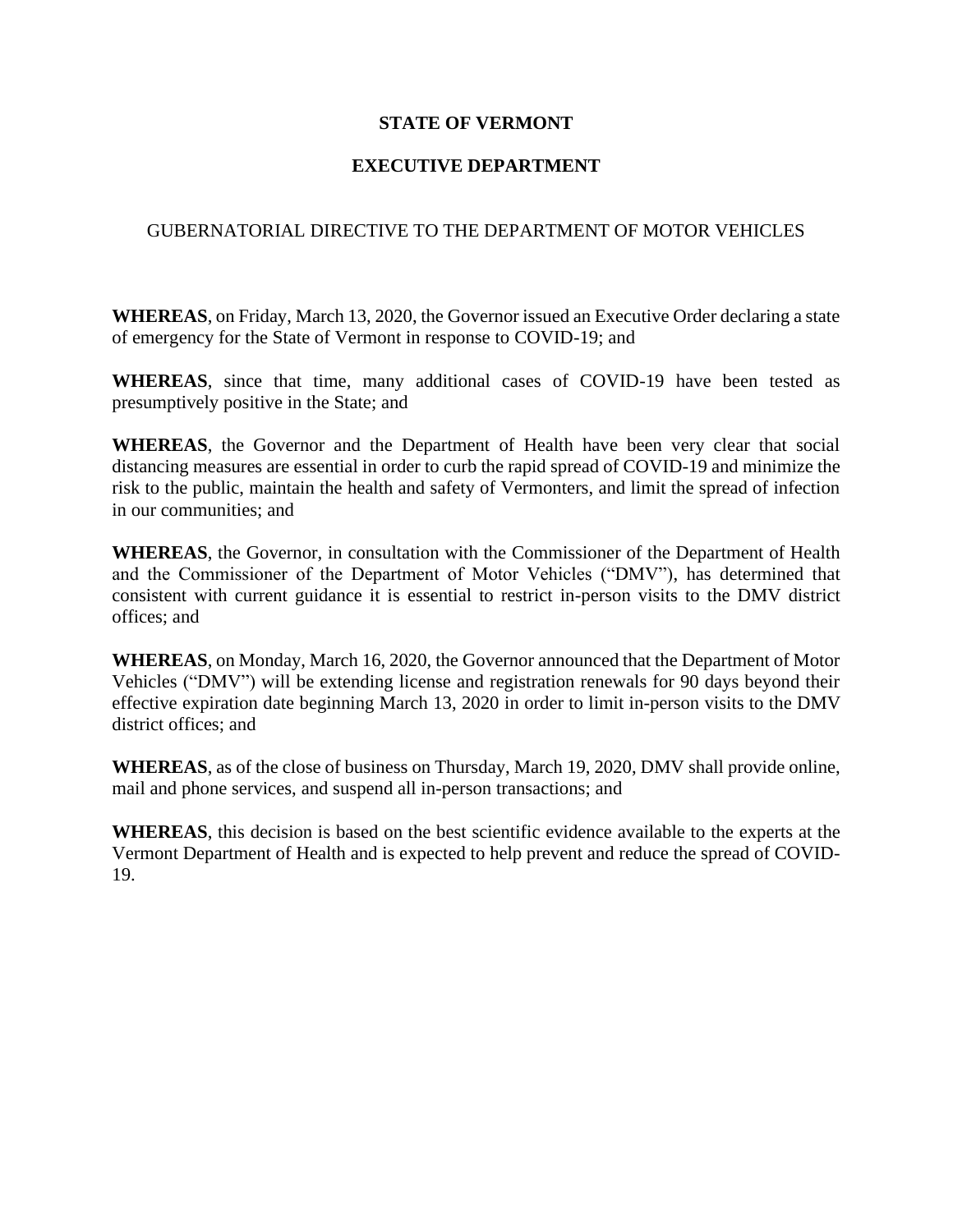**NOW THEREFORE,** I, Philip B. Scott, by virtue of the authority vested in me as Governor of Vermont by the Constitution of the State of Vermont, the emergency powers set forth in 20 V.S.A. §§ 8, 9 and 11 and other laws, hereby direct the Department of Motor Vehicles as follows:

- 1. DMV services shall be provided online, by mail or phone, and all in-person transactions shall be suspended for the period of the State of Emergency.
- 2. In order to meet the needs of DMV customers, the Commissioner of the DMV shall develop a Continuity of DMV Services Plan that includes, at a minimum:
	- a. Effective March 13, 2020, license and registration renewals shall be extended for 90 days beyond their effective expiration date.
	- b. All license and non-driver ID renewal applications shall be processed by mail or on-line, so long as the applicant photographs that would otherwise be noncompliant with state law, shall be compliant with the federal government's REAL ID Act.
	- c. Registrations and filings for the International Registration plan (IRP) and the International Fuel Tax Agreement (IFTA) shall be extended for 90 days beyond their effective expiration date.
	- d. Temporary registration certificates and number plates shall be valid for 90 days.
	- e. Driver permits or license examinations postponed shall be scheduled within a reasonable period of time following the termination of the state of emergency.
	- f. "Lemon law" complaints received during the state of emergency period or complaints which were pending at the commencement of the state of emergency which may need to be postponed shall be heard within a reasonable period of time following the termination of the state of emergency.
- 3. The Commissioner of Motor vehicles shall develop such policies and procedures necessary to facilitate the processing of registrations, renewals, transfer registrations and other services by mail, phone and on-line and address the concerns of DMV customers.
- 4. Pursuant to the powers granted to the Governor in 20 V.S.A. §§ 8, 9 and 11 and other provisions of law, I shall from time to time issue recommendations, directives and orders as circumstances may require.
- 5. The Commissioner of the Department of Motor Vehicles shall oversee the implementation of this Directive.